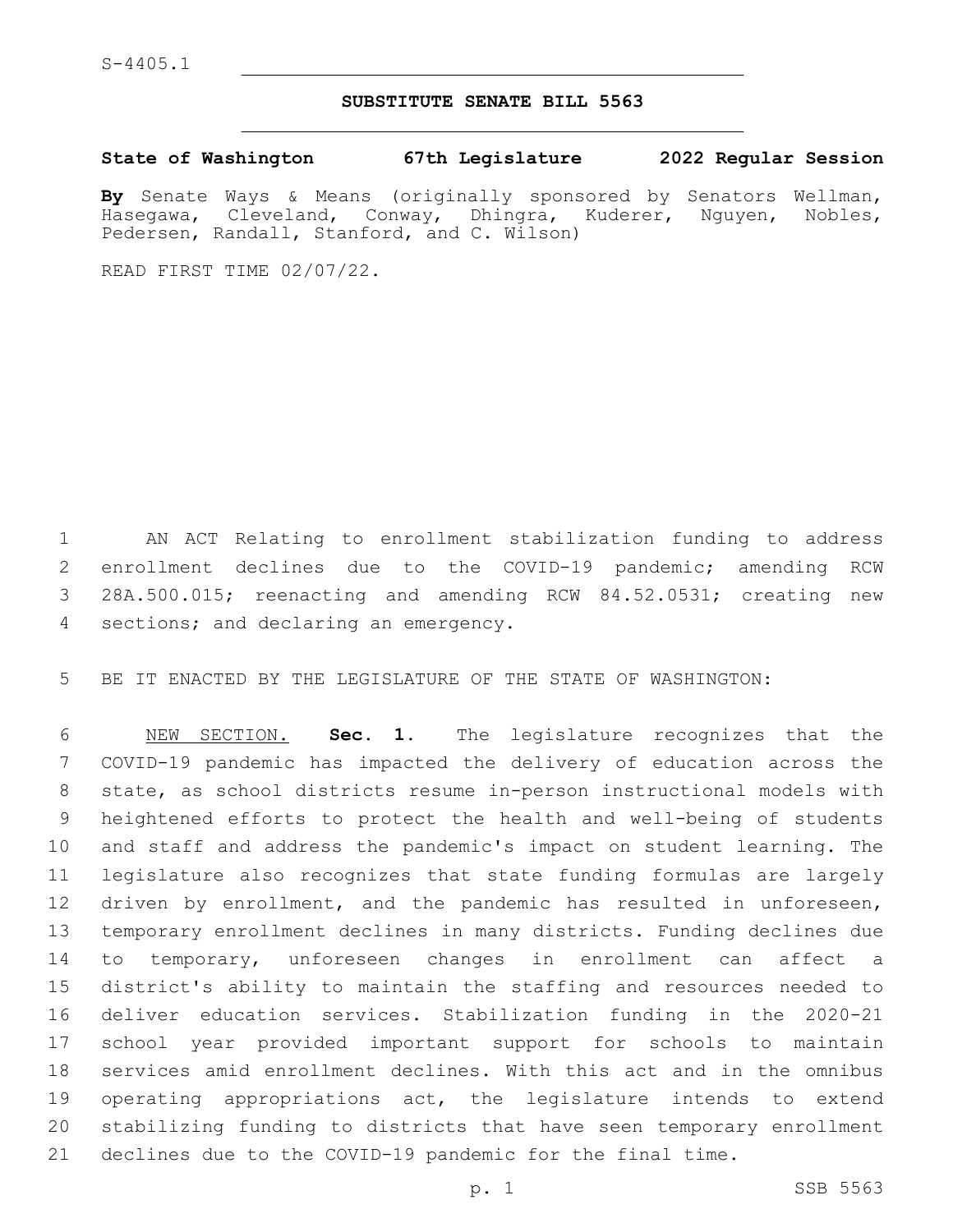NEW SECTION. **Sec. 2.** (1) If a local education agency's combined state revenue generated in the 2021-22 school year is less than what its combined state revenue would be using 2019-20 annual average enrollment values and formulas in place for the 2021-22 school year, then the superintendent of public instruction must provide an enrollment stabilization amount to the local education agency in the 2021-22 school year. The enrollment stabilization amount shall be equal to 50 percent of the local education agency low enrollment impact.

 (2) The definitions in this subsection apply throughout this section unless the context clearly requires otherwise.

 (a) "Combined state revenue" means the combined amount from the following allocations to local education agencies:

 (i) General apportionment allocations as described in RCW 15 28A.150.260;

 (ii) Special education allocations as described in RCW 28A.150.390. Allocations for special education enrollment above 2021-22 levels in kindergarten through 12th grades must be based on 19 an excess cost multiplier of 0.995;

 (iii) Learning assistance program allocations as described in RCW 28A.150.260(10)(a). Learning assistance program allocations based on 2019-20 enrollments must include the prior years' free or reduced- price meal percentages used for allocations in the 2020-21 school 24 year;

 (iv) Transitional bilingual program allocations as described in 26 RCW 28A.150.260(10)(b);

 (v) Highly capable program allocations as described in RCW 28 28A.150.260(10)(c);

 (vi) Career and technical education and skill centers allocations as described in RCW 28A.150.260 (4)(c), (7), and (9);

 (vii) Allocations to support institutional education for residential schools as defined by RCW 28A.190.005 and of juveniles in detention facilities as identified by RCW 28A.190.010;

 (viii) Dropout reengagement program allocations for eligible 35 students under RCW 28A.175.100;

 (ix) Alternative learning experience allocations as described in 37 RCW 28A.232.020; and

(x) Running start allocations as described in RCW 28A.600.310.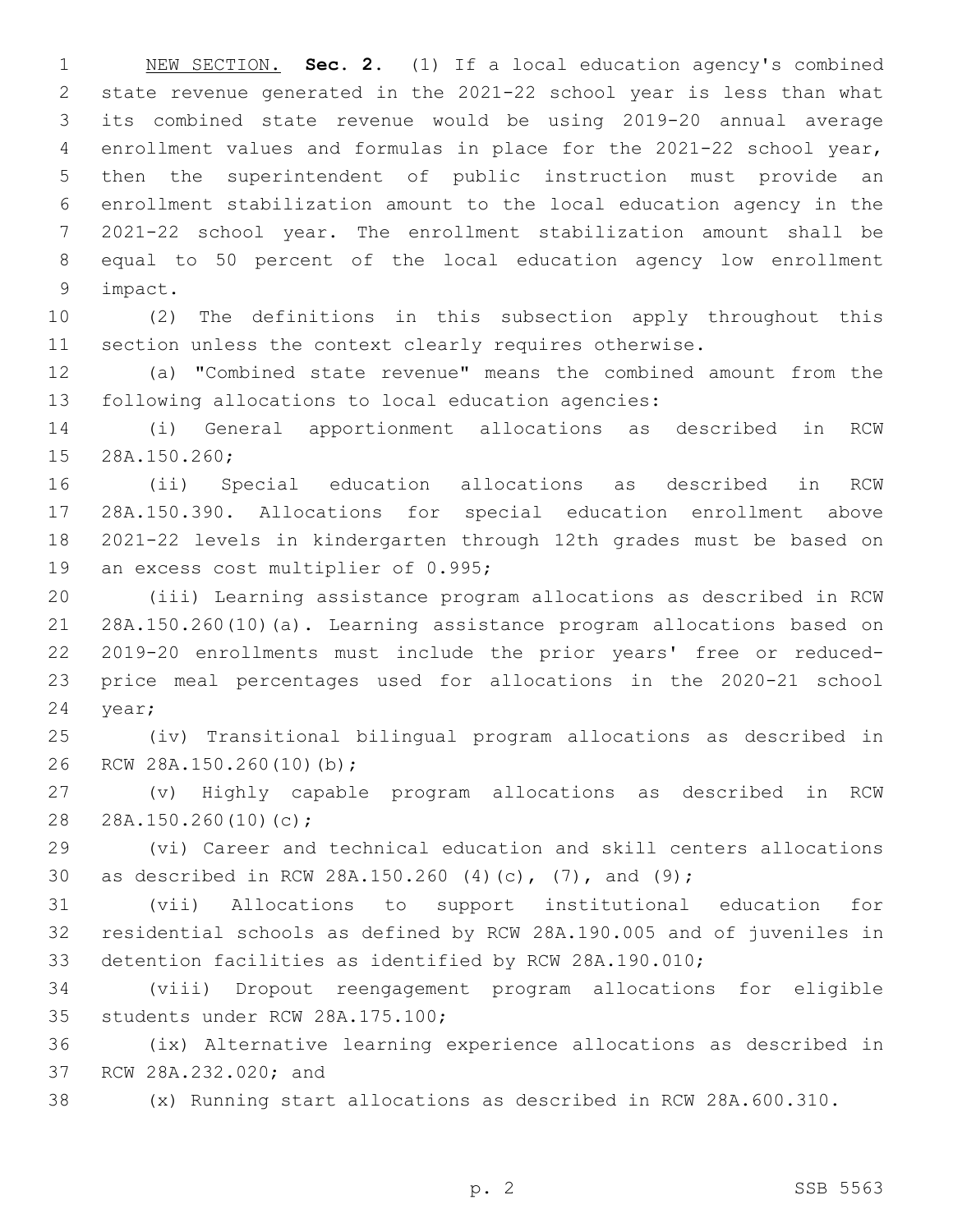(b) "Local education agency" means a school district, charter school, or state-tribal education compact school established under 3 chapter 28A.715 RCW.

 (c) "Local education agency low enrollment impact" is equal to a local education agency's combined state revenue that would be generated using 2019-20 annual average enrollment values and formulas in place for the 2021-22 school year minus its combined state revenue generated in the 2021-22 school year, if the difference is greater 9 than zero.

 (3) Enrollment stabilization amounts allocated under this section are not part of the state's program of basic education but may be used for any allowable cost within any of the programs.

 **Sec. 3.** RCW 84.52.0531 and 2021 c 221 s 2 and 2021 c 145 s 22 are each reenacted and amended to read as follows:

 (1) Beginning with taxes levied for collection in 2020, the maximum dollar amount which may be levied by or for any school district for enrichment levies under RCW 84.52.053 is equal to the lesser of two dollars and fifty cents per thousand dollars of the assessed value of property in the school district or the maximum per- pupil limit. This maximum dollar amount shall be reduced accordingly 21 as provided under RCW 43.09.2856(2).

 (2) The definitions in this subsection apply to this section 23 unless the context clearly requires otherwise.

 (a) For the purpose of this section, "inflation" means the percentage change in the seasonally adjusted consumer price index for all urban consumers, Seattle area, for the most recent 12-month period as of September 25th of the year before the taxes are payable, using the official current base compiled by the United States bureau 29 of labor statistics.

(b) "Maximum per-pupil limit" means:30

 (i) Two thousand five hundred dollars, as increased by inflation beginning with property taxes levied for collection in 2020, multiplied by the number of average annual full-time equivalent students enrolled in the school district in the prior school year, for school districts with fewer than forty thousand annual full-time equivalent students enrolled in the school district in the prior 37 school year; or

 (ii) Three thousand dollars, as increased by inflation beginning with property taxes levied for collection in 2020, multiplied by the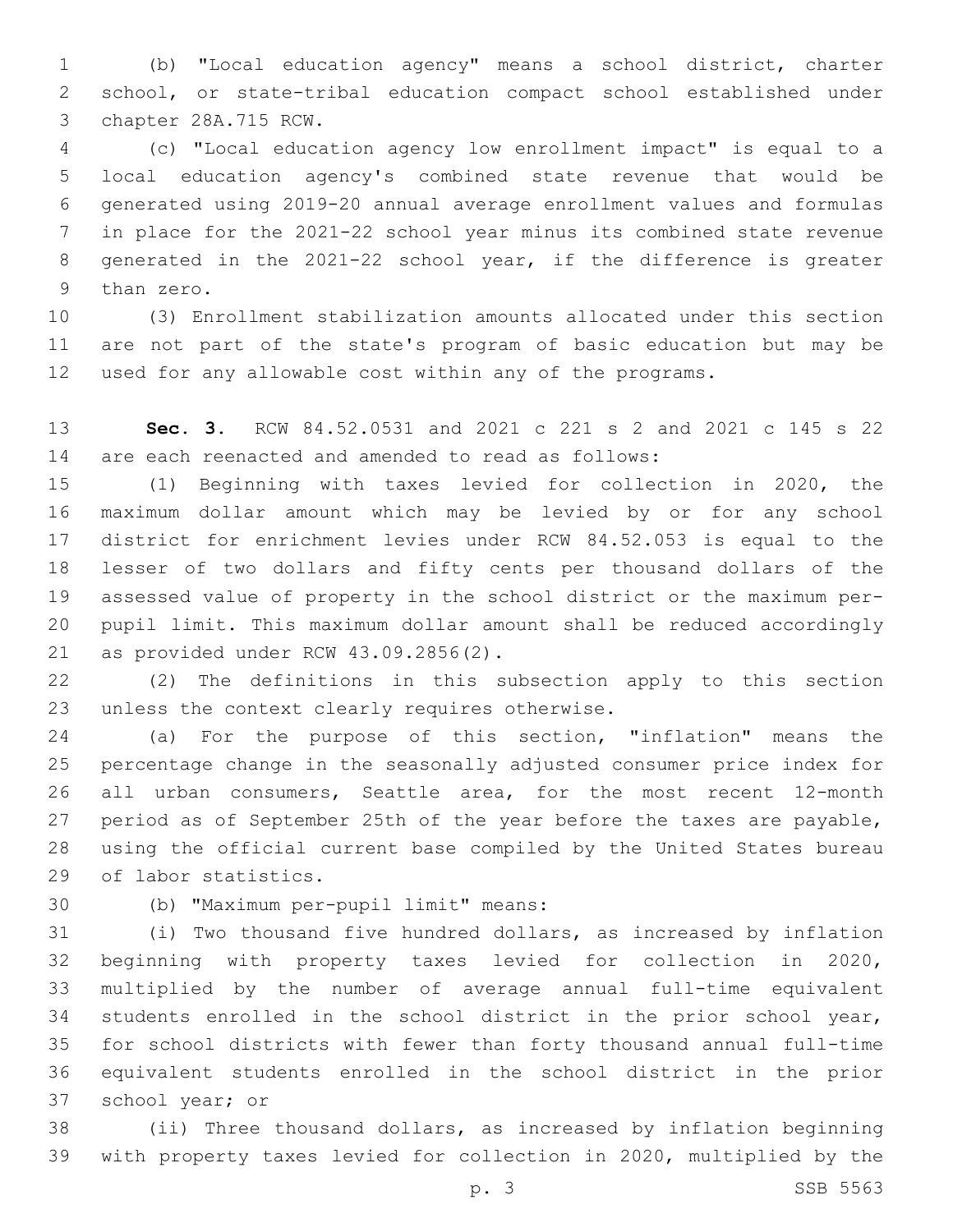number of average annual full-time equivalent students enrolled in the school district in the prior school year, for school districts with forty thousand or more annual full-time equivalent students enrolled in the school district in the prior school year.

 (c) "Open for in-person instruction to all students" means that all students in all grades have the option to participate in at least 40 hours of planned in-person instruction per month and the school follows state department of health guidance and recommendations for resuming in-person instruction to the greatest extent practicable.

 (d) "Prior school year" means the most recent school year completed prior to the year in which the levies are to be collected, 12 except ((that in)) as follows:

 (i) In the 2022 calendar year, if 2019-20 school year average annual full-time equivalent enrollment is greater than the school district's 2020-21 school year average annual full-time equivalent enrollment and the school district is open for in-person instruction to all students by the beginning of the 2021-22 school year, "prior 18 school year" means the 2019-20 school year.

 (ii) In the 2023 calendar year, if 2019-20 school year average annual full-time equivalent enrollment is greater than the school district's 2021-22 school year average annual full-time equivalent enrollment and the school district was open for in-person instruction to all students by the beginning of the 2021-22 school year, "prior school year" means the 2019-20 school year.

 (3) For districts in a high/nonhigh relationship, the enrollments of the nonhigh students attending the high school shall only be counted by the nonhigh school districts for purposes of funding under 28 this section.

 (4) For school districts participating in an innovation academy cooperative established under RCW 28A.340.080, enrollments of students attending the academy shall be adjusted so that each participant district receives its proportional share of student enrollments for purposes of funding under this section.

 (5) Beginning with propositions for enrichment levies for collection in calendar year 2020 and thereafter, a district must receive approval of an enrichment levy expenditure plan under RCW 28A.505.240 before submission of the proposition to the voters.

 (6) The superintendent of public instruction shall develop rules and regulations and inform school districts of the pertinent data necessary to carry out the provisions of this section.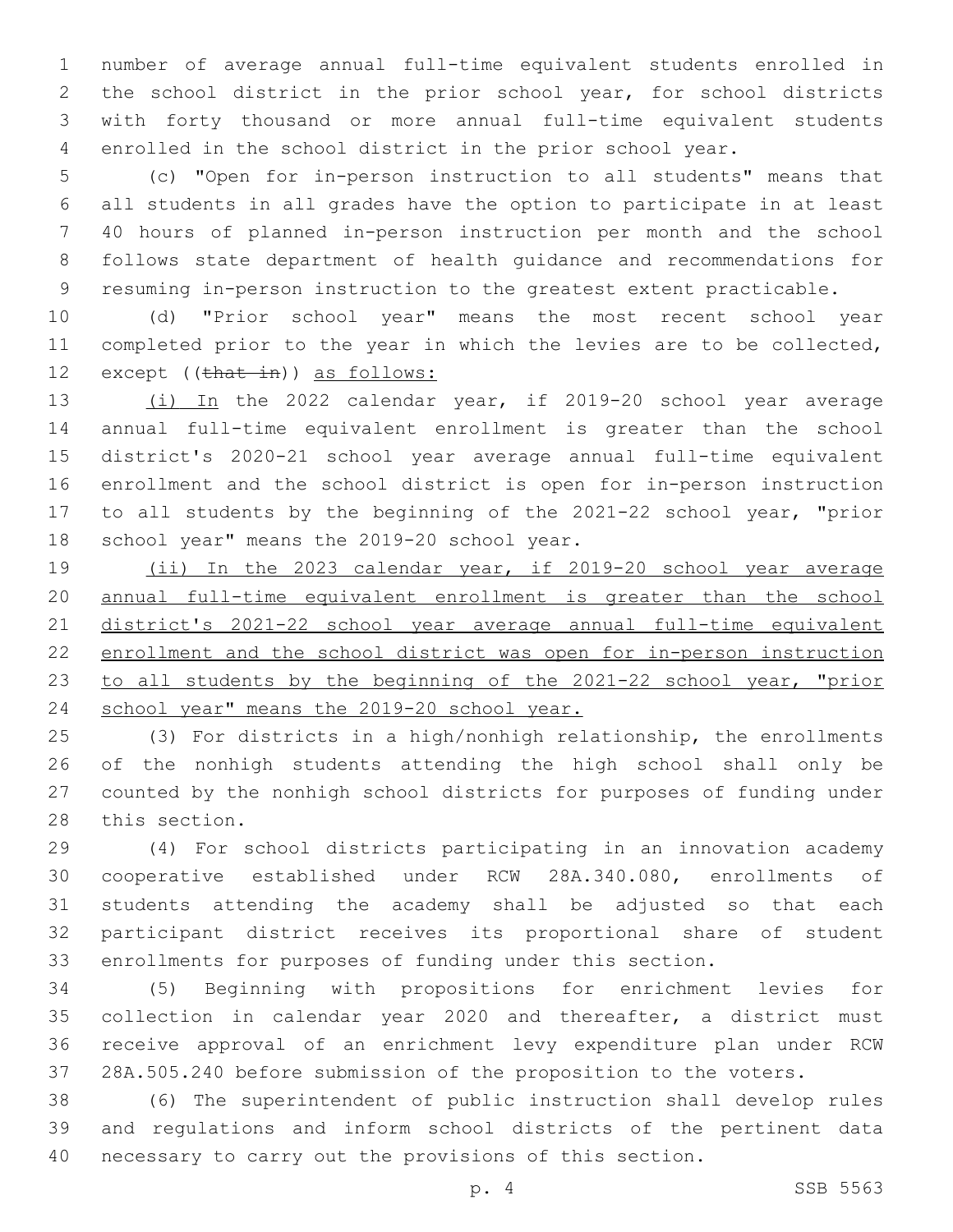(7) Beginning with taxes levied for collection in 2018, enrichment levy revenues must be deposited in a separate subfund of the school district's general fund pursuant to RCW 28A.320.330, and for the 2018-19 school year are subject to the restrictions of RCW 28A.150.276 and the audit requirements of RCW 43.09.2856.

 (8) Funds collected from levies for transportation vehicles, construction, modernization, or remodeling of school facilities as established in RCW 84.52.053 are not subject to the levy limitations 9 in subsections (1) through (5) of this section.

 **Sec. 4.** RCW 28A.500.015 and 2019 c 410 s 1 are each amended to read as follows:11

 (1) Beginning in calendar year 2020 and each calendar year thereafter, the state must provide state local effort assistance funding to supplement school district enrichment levies as provided 15 in this section.

 (2)(a) For an eligible school district with an actual enrichment levy rate that is less than one dollar and fifty cents per thousand dollars of assessed value in the school district, the annual local effort assistance funding is equal to the school district's maximum local effort assistance multiplied by a fraction equal to the school district's actual enrichment levy rate divided by one dollar and fifty cents per thousand dollars of assessed value in the school 23 district.

 (b) For an eligible school district with an actual enrichment levy rate that is equal to or greater than one dollar and fifty cents per thousand dollars of assessed value in the school district, the annual local effort assistance funding is equal to the school 28 district's maximum local effort assistance.

 (c) Beginning in calendar year 2022, for state-tribal education compact schools established under chapter 28A.715 RCW, the annual local effort assistance funding is equal to the actual enrichment levy per student as calculated by the superintendent of public instruction for the previous year for the school district in which the state-tribal education compact school is located, up to a maximum per student amount of one thousand five hundred fifty dollars as increased by inflation from the 2019 calendar year, multiplied by the student enrollment of the state-tribal education compact school in 38 the prior school year.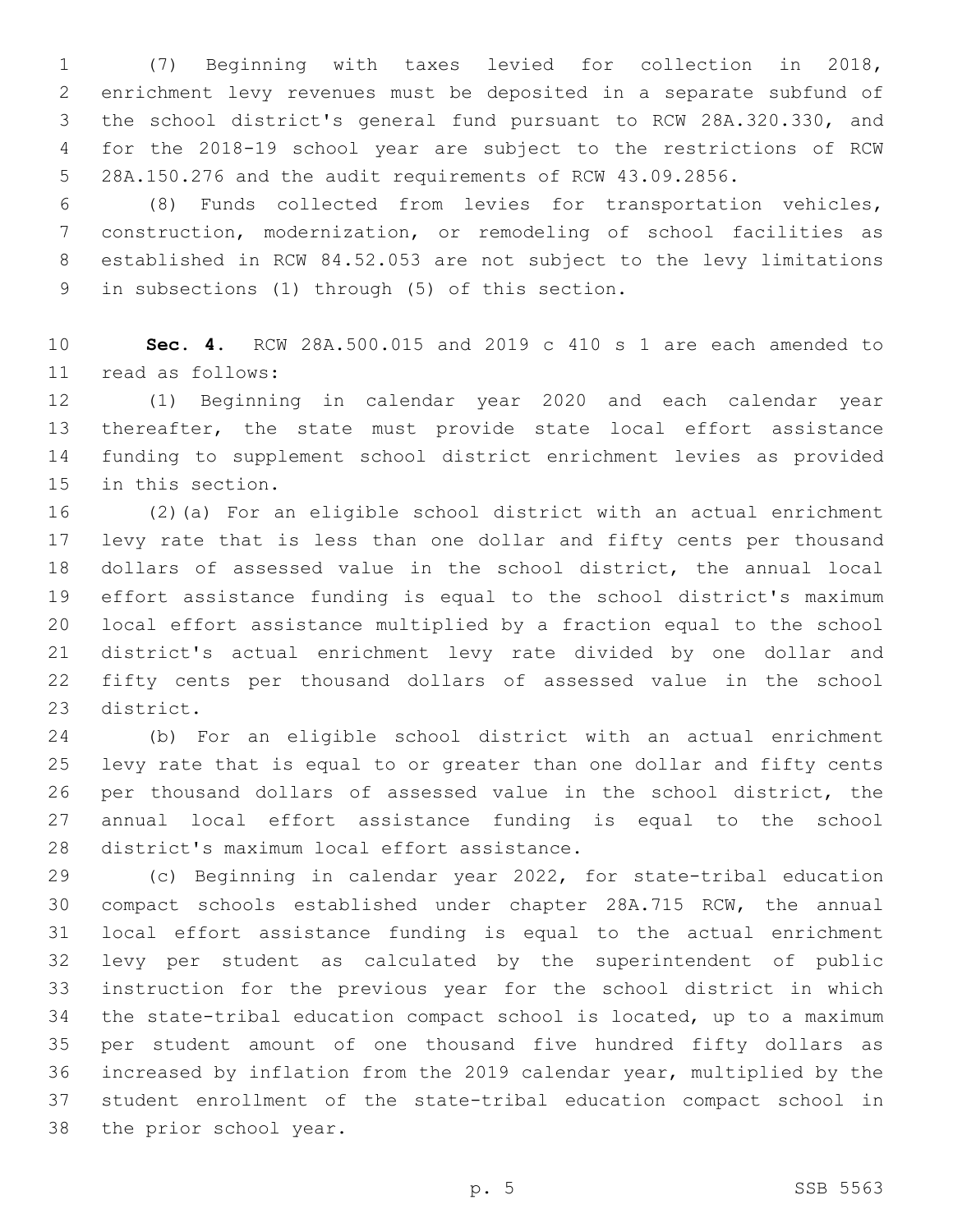(((d) For a school district that meets the criteria in this subsection and is located west of the Cascades in a county that borders another state, the annual local effort assistance funding is equal to the local effort assistance funding authorized under (b) of this subsection and additional local effort assistance funding equal to the following amounts:

 (i) Two hundred forty-six dollars per pupil in the 2019-20 school 8 year for a school district with more than twenty-five thousand annual 9 full-time equivalent students; and

 (ii) Two hundred eighty-six dollars per pupil in the 2019-20 11 school year for a school district with more than twenty thousand 12 annual full-time equivalent enrolled students but fewer than twenty-13 five thousand annual full-time equivalent enrolled students.))

 (3) The state local effort assistance funding provided under this section is not part of the state's program of basic education deemed 16 by the legislature to comply with the requirements of Article IX, 17 section 1 of the state Constitution.

 (4) The definitions in this subsection apply throughout this section unless the context clearly requires otherwise.

 (a) "Eligible school district" means a school district where the amount generated by a levy of one dollar and fifty cents per thousand dollars of assessed value in the school district, divided by the 23 school district's total student enrollment in the prior school year, is less than the state local effort assistance threshold.

 (b) For the purpose of this section, "inflation" means, for any school year, the rate of the yearly increase of the previous calendar year's annual average consumer price index for all urban consumers, Seattle area, using the official current base compiled by the bureau of labor statistics, United States department of labor.

 (c) "Maximum local effort assistance" means the difference 31 between the following:

 (i) The school district's actual prior school year enrollment multiplied by the state local effort assistance threshold; and

 (ii) The amount generated by a levy of one dollar and fifty cents per thousand dollars of assessed value in the school district.

 (d) "Prior school year" means the most recent school year completed prior to the year in which the state local effort assistance funding is to be distributed, except as follows:

 (i) In the 2022 calendar year, if 2019-20 school year average annual full-time equivalent enrollment is greater than the school

p. 6 SSB 5563